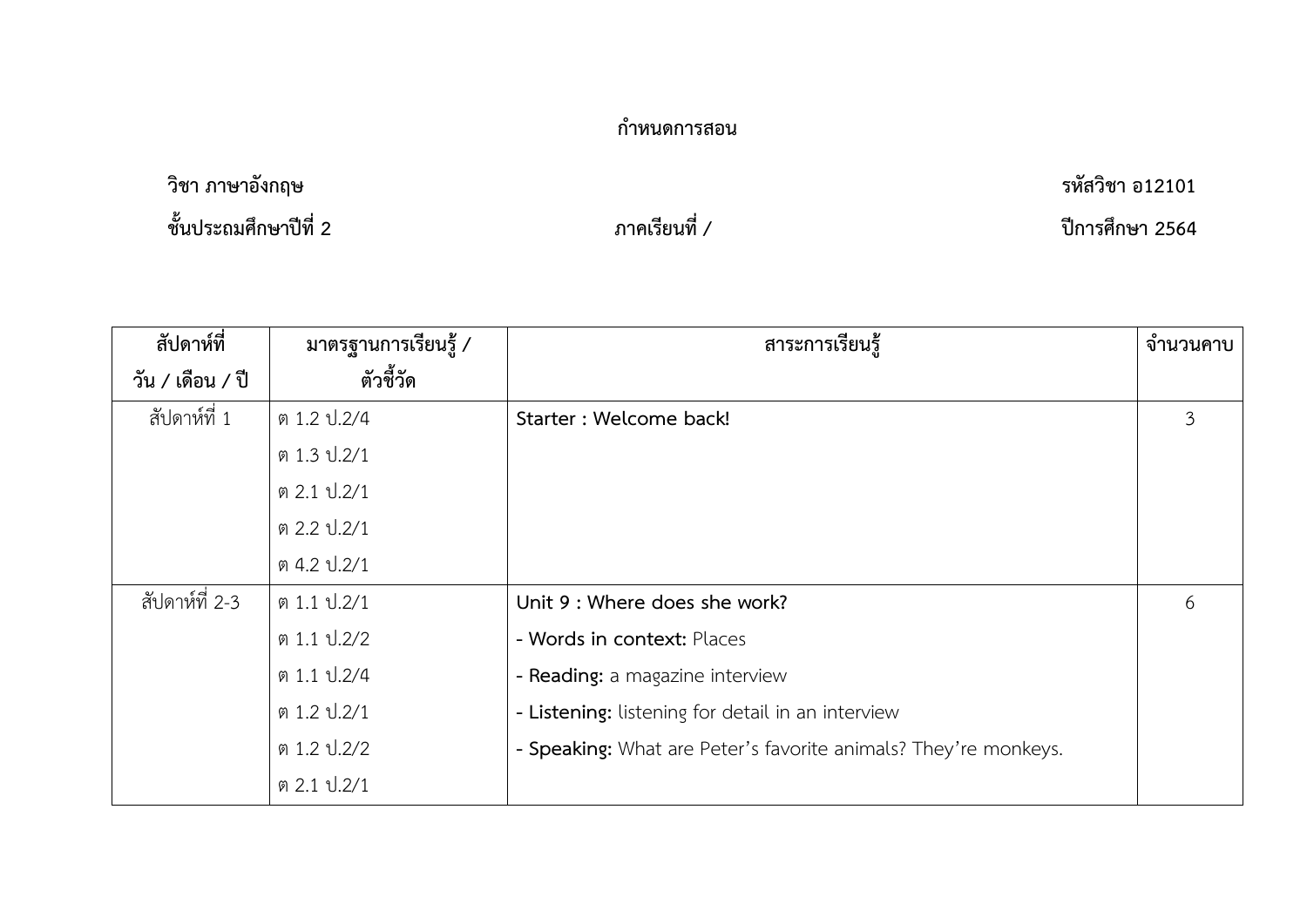|                | ต 2.2 ป.2/1    | - Writing : using commas with an in lists, writing about where my family |   |
|----------------|----------------|--------------------------------------------------------------------------|---|
|                | ต 4.1 ป. $2/1$ | work (WB)                                                                |   |
|                | ต 4.2 ป.2/1    |                                                                          |   |
| สัปดาห์ที่ 4-5 | ต 1.1 ป.2/1    | Unit 10 : It's hot today !                                               | 6 |
|                | ต 1.1 ป. 2/2   | - Words in context: Whether and Weather activities                       |   |
|                | ต 1.1 ป.2/4    | - Reading: a weather report                                              |   |
|                | ต 1.2 ป.2/1    | - Listening: identifying the weather at certain times from the weather   |   |
|                | ต 1.2 ป.2/2    | report                                                                   |   |
|                | ต 2.1 ป.2/1    | - Speaking: It's Monday. What's the weather like?                        |   |
|                | ต 2.2 ป.2/1    | - Writing : verbs and adjectives, writing about the weather (WB)         |   |
|                | ต 4.1 ป. $2/1$ |                                                                          |   |
|                | ต 4.2 ป. $2/1$ |                                                                          |   |
| สัปดาห์ที่ 6-7 | ต 1.1 ป.2/1    | Unit 11 : What are you wearing?                                          | 6 |
|                | ต 1.1 ป.2/2    | - Words in context: Clothes and Time                                     |   |
|                | ต 1.1 ป. 2/4   | - Reading: a poem: At the airport                                        |   |
|                | ต 1.2 ป.2/1    | - Listening: identifying people by their clothing                        |   |
|                | ต 1.3 ป.2/1    | - Speaking: What's she wearing? She's wearing                            |   |
|                | ต 2.1 ป.2/1    | He's wearing a red shirt. Who is it?                                     |   |
|                | ต 2.2 ป.2/1    | - Writing : writing the time, writing about my clothes (WB)              |   |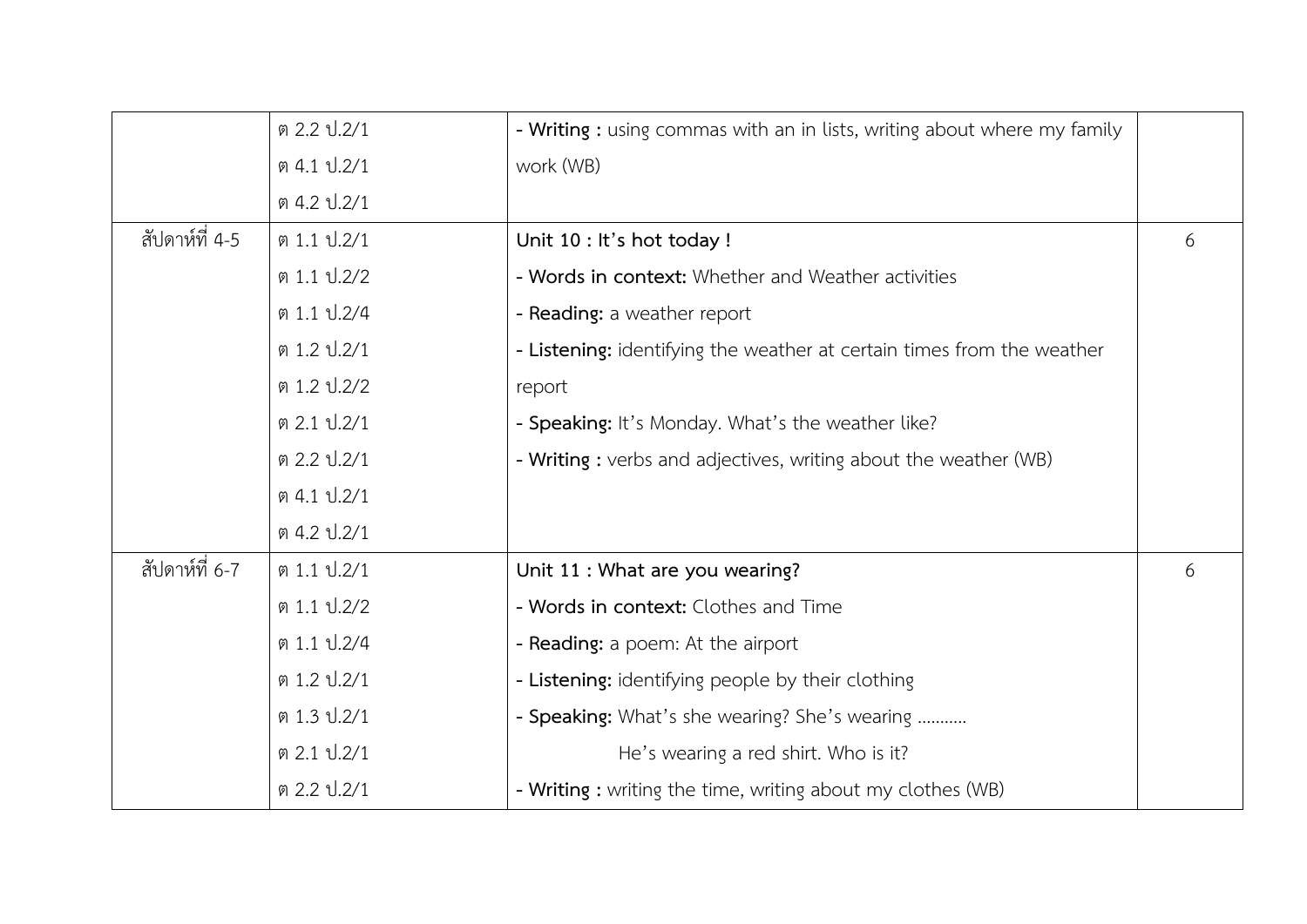|                | ต 4.2 ป.2/1 |                                                                        |   |
|----------------|-------------|------------------------------------------------------------------------|---|
| สัปดาห์ที่ 8-9 | ต 1.1 ป.2/1 | Unit 12 : You're sleeping !                                            | 6 |
|                | ต 1.1 ป.2/2 | - Words in context: Celebrations and Getting ready                     |   |
|                | ต 1.1 ป.2/4 | - Reading: a descriptive email                                         |   |
|                | ต 1.2 ป.2/1 | - Listening: listening for detail to distinguish between photos        |   |
|                | ต 1.2 ป.2/3 | - Speaking: What's he doing? He's dancing.                             |   |
|                | ต 1.3 ป.2/1 | - Writing : present continuous verbs, writing about a party (WB)       |   |
|                | ต 2.1 ป.2/1 |                                                                        |   |
|                | ต 2.2 ป.2/1 |                                                                        |   |
|                | ต 4.2 ป.2/1 |                                                                        |   |
| สัปดาห์ที่     | ต 1.1 ป.2/2 | Unit 13 : Look at all the animal!                                      | 6 |
| $10 - 11$      | ต 1.1 ป.2/4 | - Words in context: Farm animals and Adjectives                        |   |
|                | ต 1.2 ป.2/1 | - Reading: a parents' letter                                           |   |
|                | ต 1.2 ป.2/3 | - Listening: identifying animals by their feelings                     |   |
|                | ต 2.1 ป.2/1 | - Speaking: It's nervous. What is it?                                  |   |
|                | ต 2.2 ป.2/1 | - Writing : using and to connect sentences, writing about a farm visit |   |
|                | ต 3.1 ป.2/1 | (WB)                                                                   |   |
|                | ต 4.1 ป.2/1 |                                                                        |   |
|                | ต 4.2 ป.2/1 |                                                                        |   |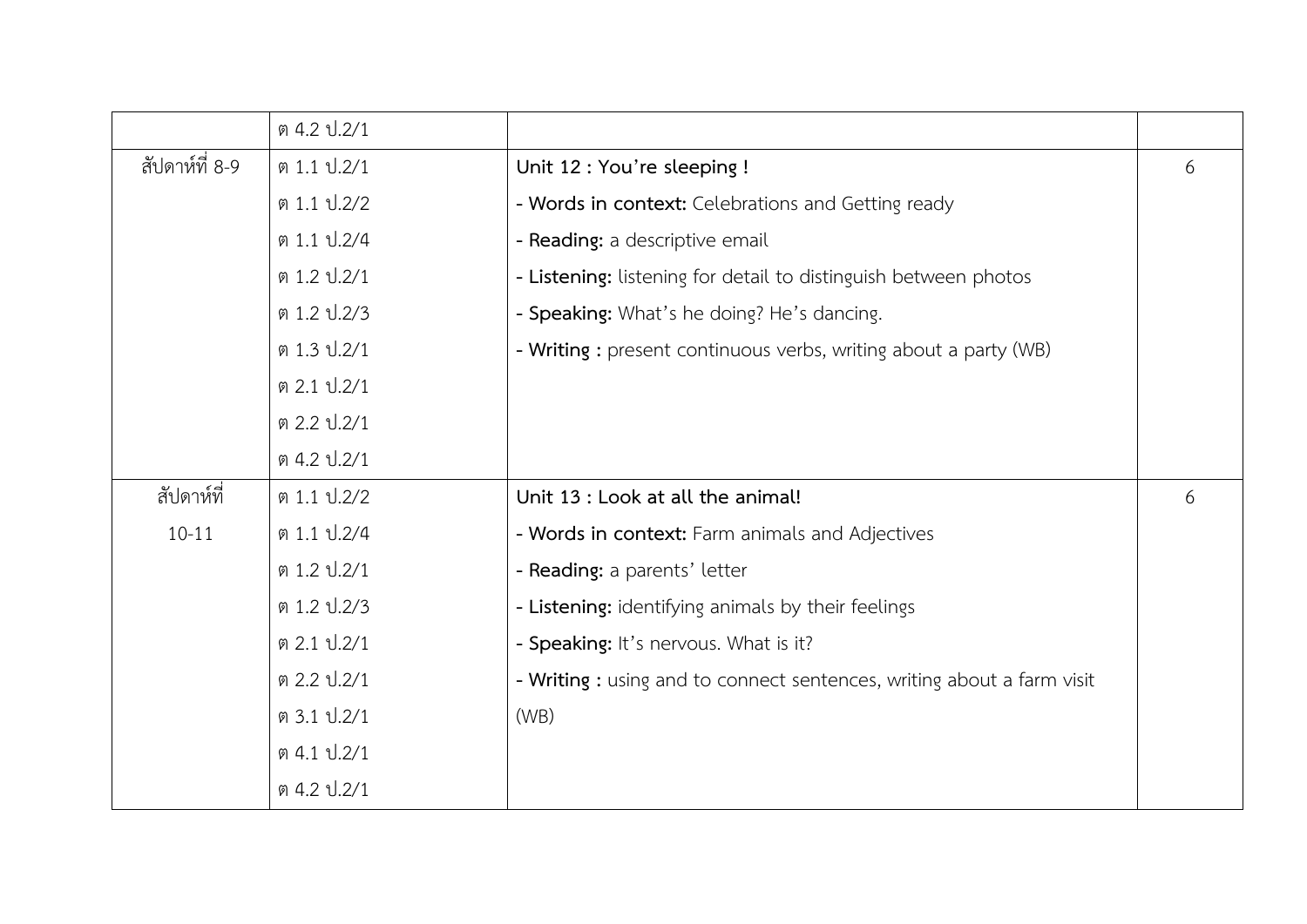| ต 1.1 ป. 2/2 | Unit 14 : Look at the photos!                                       | 6 |
|--------------|---------------------------------------------------------------------|---|
| ต 1.1 ป.2/4  | - Words in context: Memories and Tidying up                         |   |
| ต 1.2 ป.2/1  | - Reading: a school article                                         |   |
| ต 2.1 ป.2/1  | - Listening: identifying people by their feelings and appearance    |   |
| ต 2.2 ป.2/1  | - Speaking: He was a fireman (in the school play).                  |   |
| ต 4.2 ป.2/1  | - Writing : and / or, writing about me and my friends (WB)          |   |
| ต 1.1 ป.2/1  | Unit 15 : Well done!                                                | 6 |
| ต 1.1 ป.2/2  | - Words in context: People and Ordinal numbers                      |   |
| ต 1.1 ป. 2/4 | - Reading: a fairytale                                              |   |
| ต 1.2 ป.2/1  | - Listening: identifying actions and emotions                       |   |
| ต 1.2 ป.2/3  | - Speaking: What's Suzy doing? She's                                |   |
| ต 1.2 ป.2/4  | Is she sad? No, she isn't. She's                                    |   |
| ต 2.1 ป.2/1  | - Writing : irregular plurals, writing about a school open day (WB) |   |
| ต 2.1 ป.2/2  |                                                                     |   |
| ต 2.2 ป.2/1  |                                                                     |   |
| ต 4.2 ป.2/1  |                                                                     |   |
|              | Writing Test based on CEFR                                          | 9 |
|              |                                                                     |   |
|              |                                                                     |   |
|              |                                                                     |   |